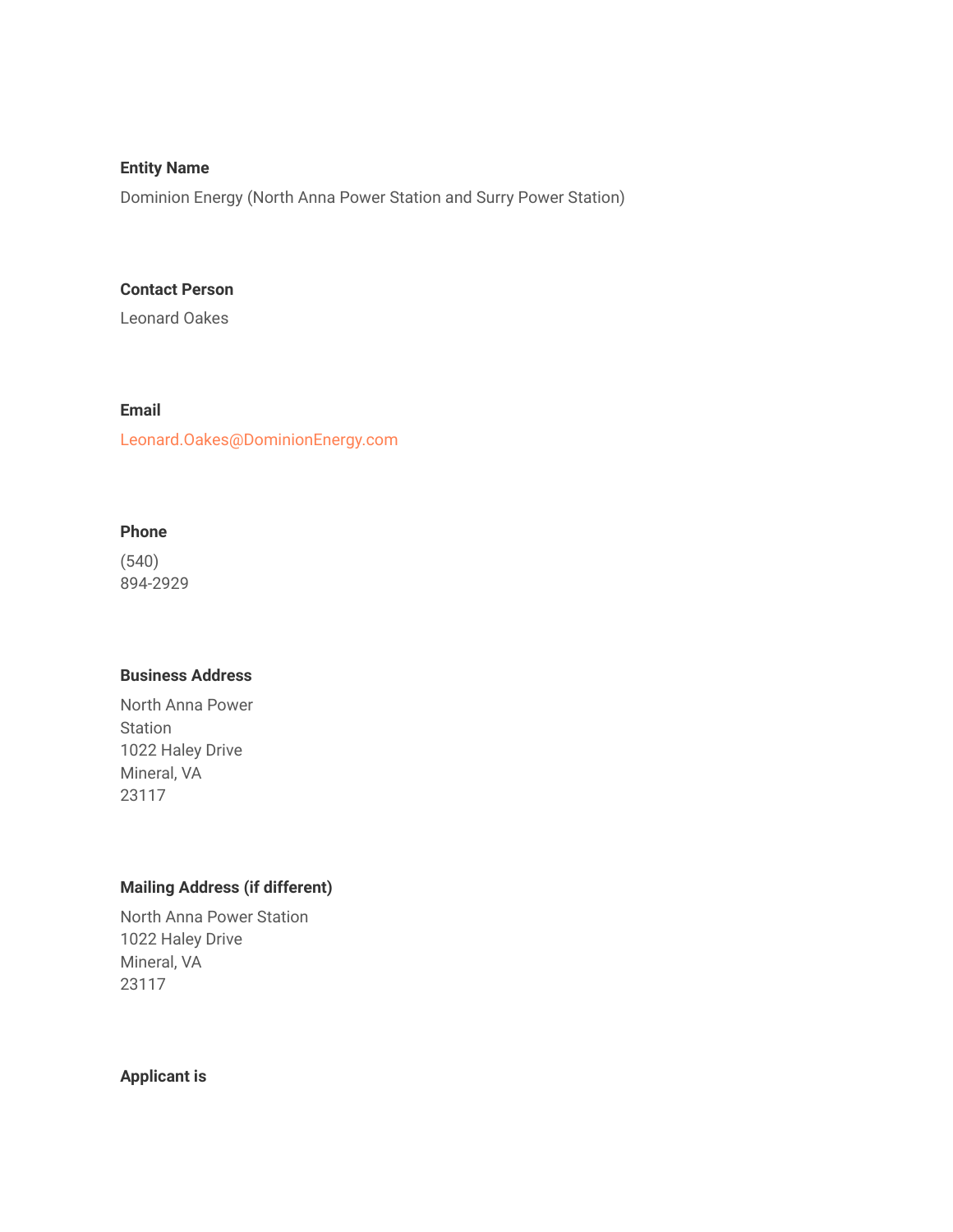Generator

#### **Generator Type**

**Utility** 

**Is waste from a "small quantity generator"?**

No

**Import applications generally will be granted only in single fiscal-year increments. If you are seeking a term that would extend beyond the end of a current fiscal year, please explain the unusual experiences that would justify a deviation from this general rule?**

9/1/2022 - 8/31/2023

**Waste Volume (Cubic Feet)** 600

**Waste Radioactivity (Curies)** 600

**Waste Classification** Class B Class C

## **Waste Form**

Stable Unstable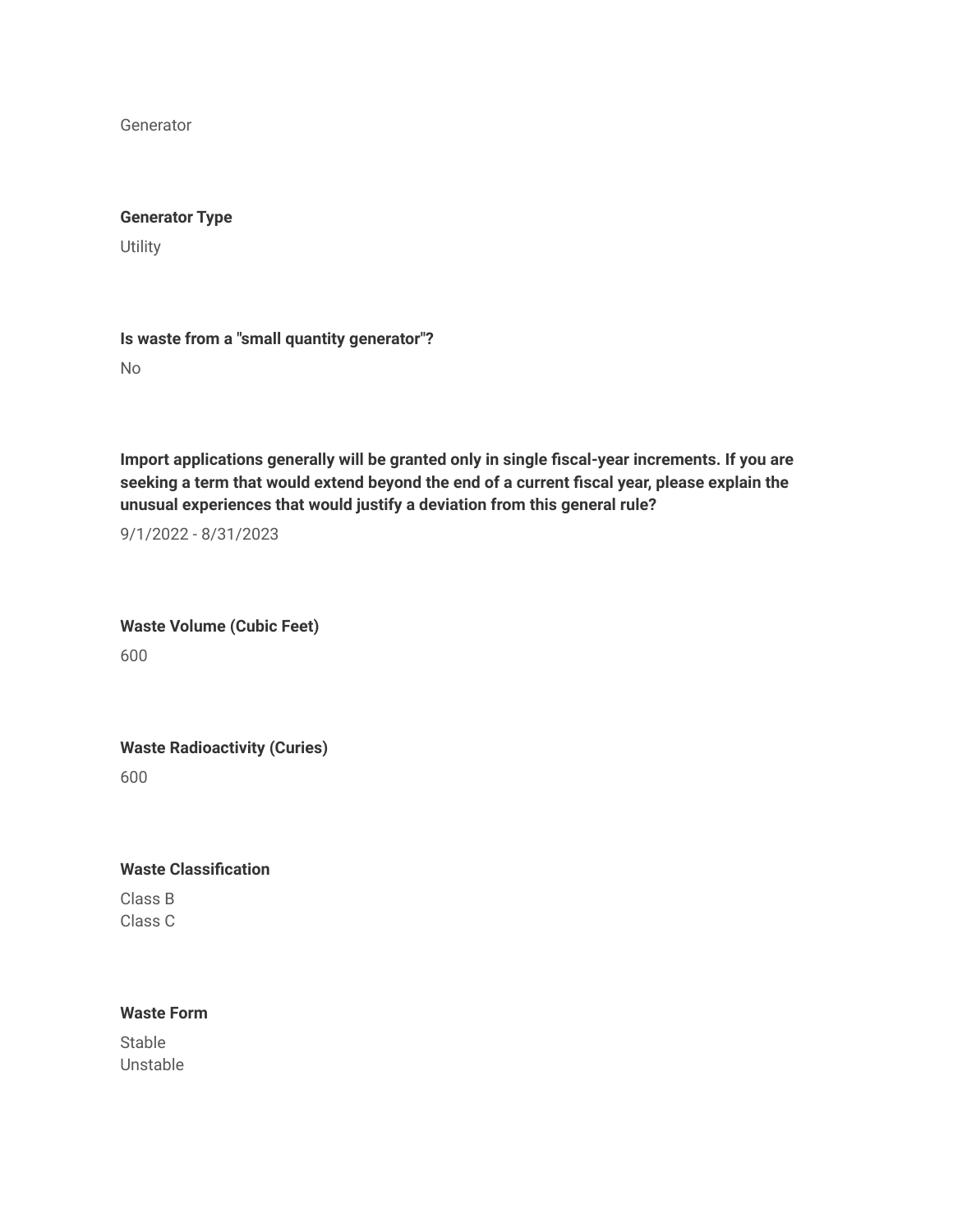#### **Does the proposed waste consist solely of sealed sources?**

No

# **Compact and/or unaffiliated state, territory, possession, or district of the United States where the waste was generated (please list)**

Virginia

## **Waste Description**

Bead resin, Mechanical filters, Dry Active Waste

**Does Applicant have any unresolved violation(s), complaint(s), unpaid fee(s), or past due report(s) with the Texas Low-Level Radioactive Waste Disposal Compact Committee?** No.

**Does Applicant have any unresolved violation(s), complaint(s), unpaid fee(s), or past due reports associated with radioactive waste receipt, storage, handling, management, processing, or transportation pending with any other regulatory agency with jurisdiction to regulate radioactive material including, without limitation, the Texas Commission on Environmental Quality (TCEQ)?**

No.

**Applicant hereby certifies\* the following:**